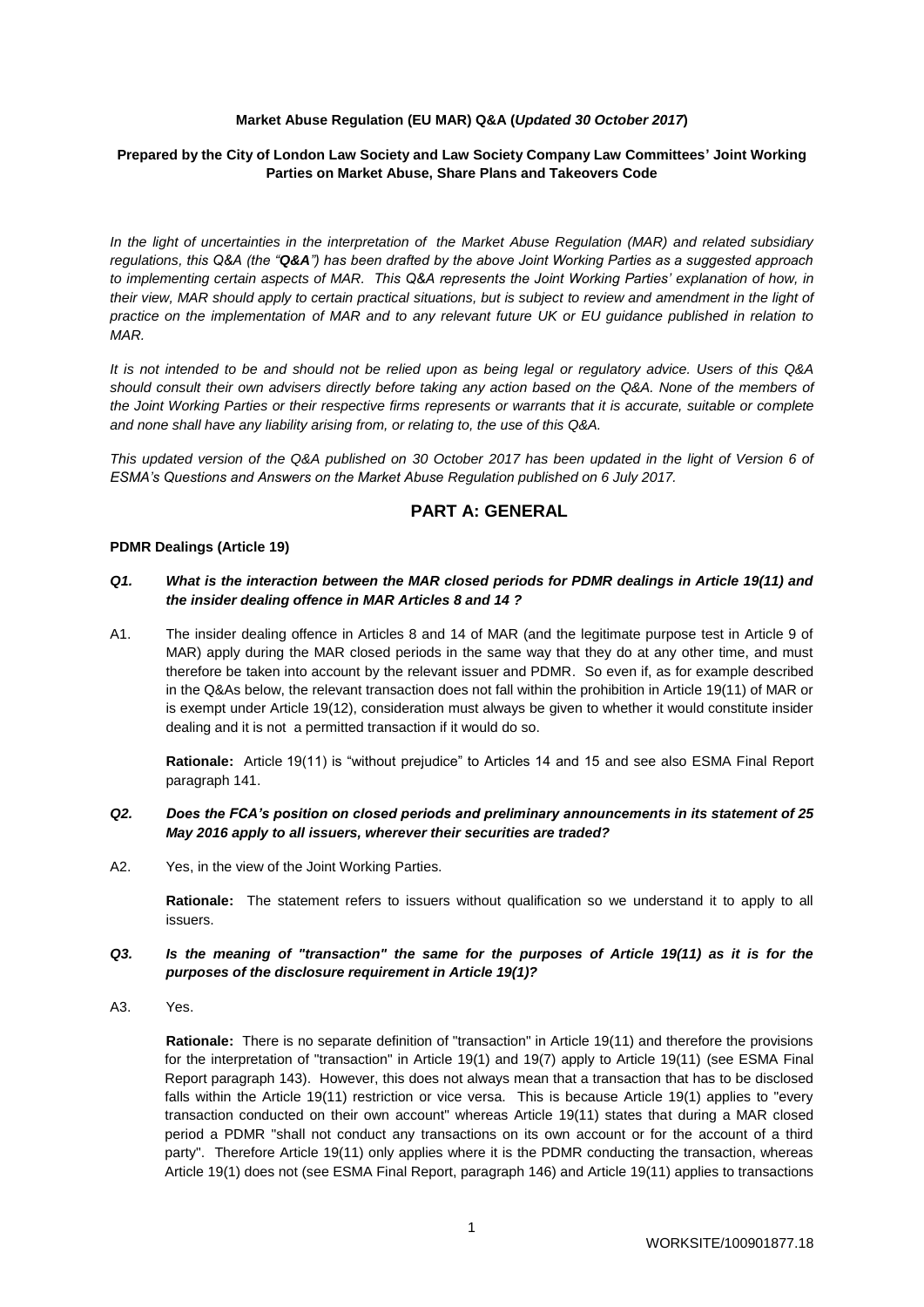on behalf of a third party whereas Article 19(1) does not. The timing of the restriction versus the notification obligation is also different as described in Q4 below, because Article 19(11) only applies when the PDMR conducts the transaction during a closed period.

## *Q4. How do the MAR closed periods affect conditional transactions?*

A4. Provided that at the time of entry into the transaction, he or she does not have inside information, a PDMR may enter into a conditional transaction where one or more conditions outside the control of the PDMR is satisfied during a MAR closed period (whether or not the transaction is then completed), but cannot enter into a conditional transaction during a MAR closed period.

**Rationale:** The purpose of the prohibition in Article 19(11) is to prevent insider dealing by PDMRs. When the decision to trade (here the entry into the conditional transaction) is made outside the MAR closed period, the PDMR is not "trading" during the MAR closed period (see Recital (61) to the MAR). Therefore if satisfaction of the condition is outside the control of the PDMR and the only action taken by a PDMR takes place before the start of a closed period, there is no "conduct" by the PDMR during the closed period for the purposes of Article 19(11) and so the restriction will not apply even if the transaction is completed during the closed period, so that the acquisition or disposal of shares occurs during a MAR closed period. If the PDMR takes any action during a MAR closed period, then that will fall within the restriction even if the transaction is completed after the end of the closed period. Similarly the prohibition applies to a conditional contract entered into during a closed period even if the condition cannot be satisfied until after the end of a closed period and even though the transaction is not required to be disclosed under Article 19(1) until the condition is satisfied. See also Article 9(3) which makes it clear that performing a contractual obligation entered into prior to possessing inside information is not insider dealing.

### *Q5. Is an issuer subject to the MAR closed period?*

A5. A transaction in relation to its shares or debt instruments by the issuer does not fall within the prohibition or PDMR transactions in Article 19(11), even though it will be the PDMRs (or some of them) that cause the issuer to act. For example, the approval by one or more PDMRs of a buyback by the issuer or an award of shares under an employee share scheme or another issue of shares during a MAR closed period would not fall within the restriction in Article 19(11). However, the transaction could still be market manipulation or (if it had inside information at the time) insider dealing by the issuer– see Q1.

**Rationale:** Article 19(11) EU MAR prohibits PDMRs from conducting any transactions "on its own account or for the account of a third party" during a MAR closed period. However, the actions by a PDMR, acting in his capacity as a director or employee of the issuer, when approving transactions undertaken by the issuer do not amount to conducting a transaction "for the account" of the issuer.

# *Q6. What exchange rate should be used for calculating the EUR 5,000 threshold in EU MAR Article 19(8)?*

A6. See ESMA's Questions and Answers on the Market Abuse Regulation: Section 2 (Managers' transactions) Question and Answer 1 [https://www.esma.europa.eu/sites/default/files/library/esma70-145-111\\_qa\\_on\\_mar.pdf](https://www.esma.europa.eu/sites/default/files/library/esma70-145-111_qa_on_mar.pdf)

# *Q7. I am a director of a company, A, whose shares are traded on AIM. I am also a person discharging managerial responsibilities in another company, B. I do not control more than 50% of the shares of B. Is B one of my "persons closely associated" so that B must notify A under Article 19(1) of transactions in A's shares conducted on its own account?*

- A7. B will be a "person closely associated" to the director (a "person discharging managerial responsibilities" in A) for the purposes of EU MAR if any one of the following applies:
	- (a) the managerial responsibilities of B are discharged by the director (or a "person closely associated" to the director); or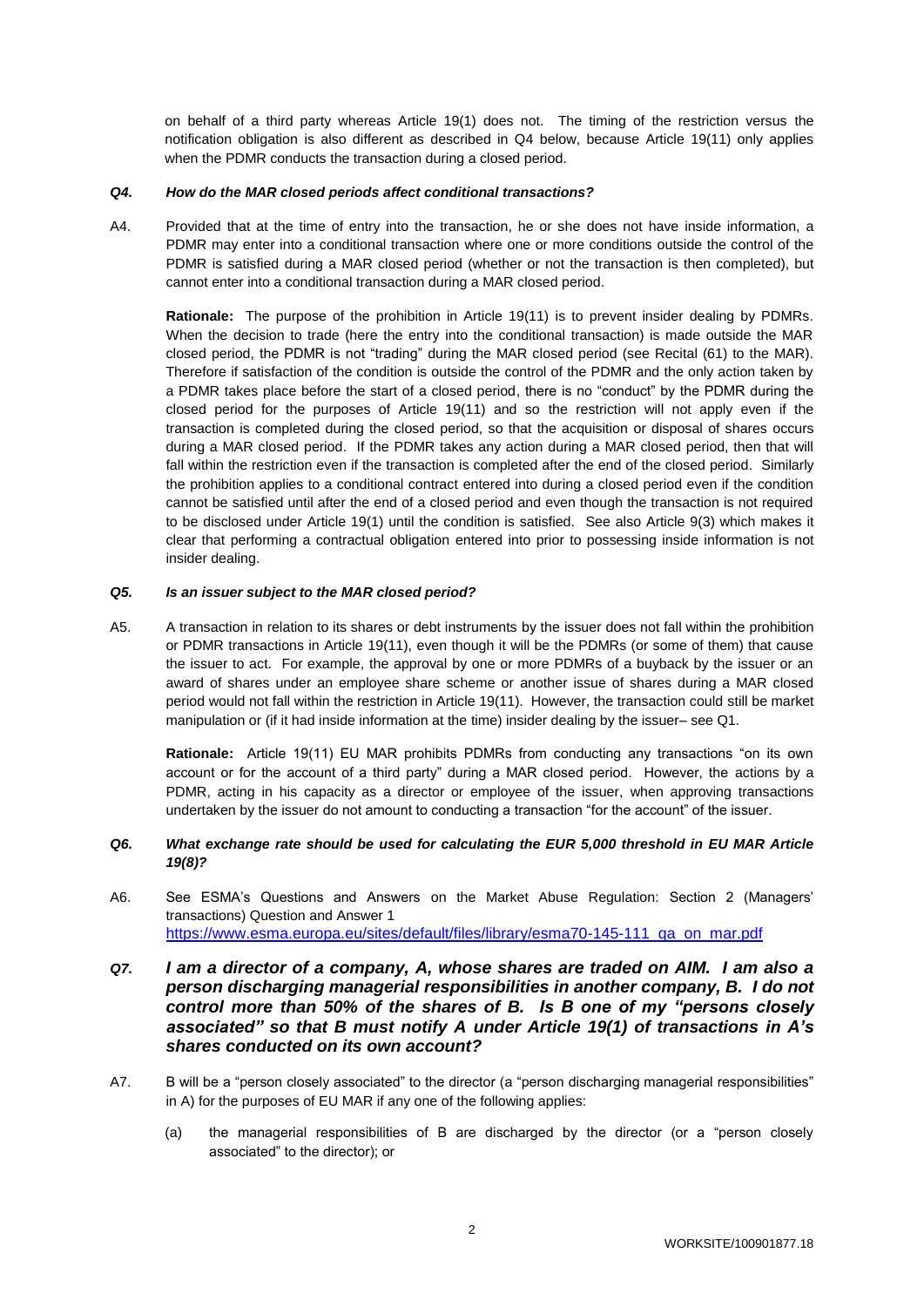- (b) B is directly or indirectly controlled by the director (or a "person closely associated" to the director); or
- (c) B is set up for the benefit of the director (or a "person closely associated" to the director), or
- (d) the economic interests of B are substantially equivalent to those of the director (or a "person closely associated" to the director).

If B carries out a transaction in the financial instruments of A at a time when it is a "person closely associated" to the director (a "person discharging managerial responsibilities" in A) under any of (a) to (d), and the transaction either itself or when aggregated with previous transactions has reached the threshold of EUR 5,000, then B must notify A and the Competent authority of that transaction as required by Art 19(1).

B will not be a "person closely associated" to the director under (a) above unless and until B carries out a transaction in A's financial instruments. If B does carry out a transaction in the financial instruments of A, B will only be treated as a "person closely associated" if the director took part in or influenced the decision of B to carry out that transaction. To avoid making B a "person closely associated" under (a), the director should not vote on, participate in any discussion in relation to or otherwise influence any decision of B to carry out a transaction in financial instruments of A. It will be sufficient for these purposes for the director to recuse him/herself from any board meeting discussing or relating to A, unless on the specific facts of the case the director otherwise exerted an influence on B's decision. A should not include B on its list of "persons closely associated", and the director should not notify B in writing of its obligations as a "person closely associated" to a "person discharging managerial responsibilities" in A under Art 19(5) unless and until B carries out a transaction in the financial instruments of A and the director participated in or influenced B's decision to do so.

As there is no definition of "control" in MAR, the reference in (b) above should be given its ordinary meaning of a majority of the voting rights of the entity. As (b) sets out a standalone test, if the director owned 60% of B this would make B a "person closely associated" to the director even if the director did not take part in or influence any decision of B to carry out a transaction in financial instruments of A.

**Rationale:** ESMA Q&A 7.7 [https://www.esma.europa.eu/sites/default/files/library/esma70-145-](https://www.esma.europa.eu/sites/default/files/library/esma70-145-111_qa_on_mar.pdf) 111\_qa\_on\_mar.pdf

# *Q8. How should the introduction to Article 9 of the Delegated Regulation be interpreted as regards the issuer having a right to permit dealings "including but not limited to" the circumstances listed in Article 9?*

A8. This means that the circumstances set out in Article 9 are a non-exhaustive list of circumstances to which the exception in Article 19(12)(b) can apply, but the issuer should not permit other transactions unless they meet the tests in Article 7(1) of the Delegated Regulation and are analogous in substance to those listed in Article 9.

**Rationale:** The wording of Article 9 of the Delegated Regulation makes it clear that the list is nonexhaustive. In making a judgement as to whether to permit a particular transaction, issuers should apply a substantive test using the principles illustrated by the specific circumstances listed in Article 9.

# *Q9. What falls within the exception for "entitlement of shares" in Article 19(12)(b)?*

A9. The scope of the exception for "qualification or entitlement of shares" is uncertain, but we consider that it would be broad enough to encompass rights issues and bonus issues under which (subject to exclusions for certain overseas shareholders) all shareholders are allocated nil-paid rights (in the case of a rights issue) or ordinary shares or subscription shares free of payment in the case of a bonus issue. Provided the PDMR is given permission by the issuer to deal and the transaction cannot be conducted at another time than during a MAR closed period because the opening date and the final date for the entitlement fall during a MAR closed period, a PDMR is permitted to receive shares under a bonus issue and (provided they have no inside information) to undertake or elect to take up entitlements under a rights issue or to allow entitlements to lapse.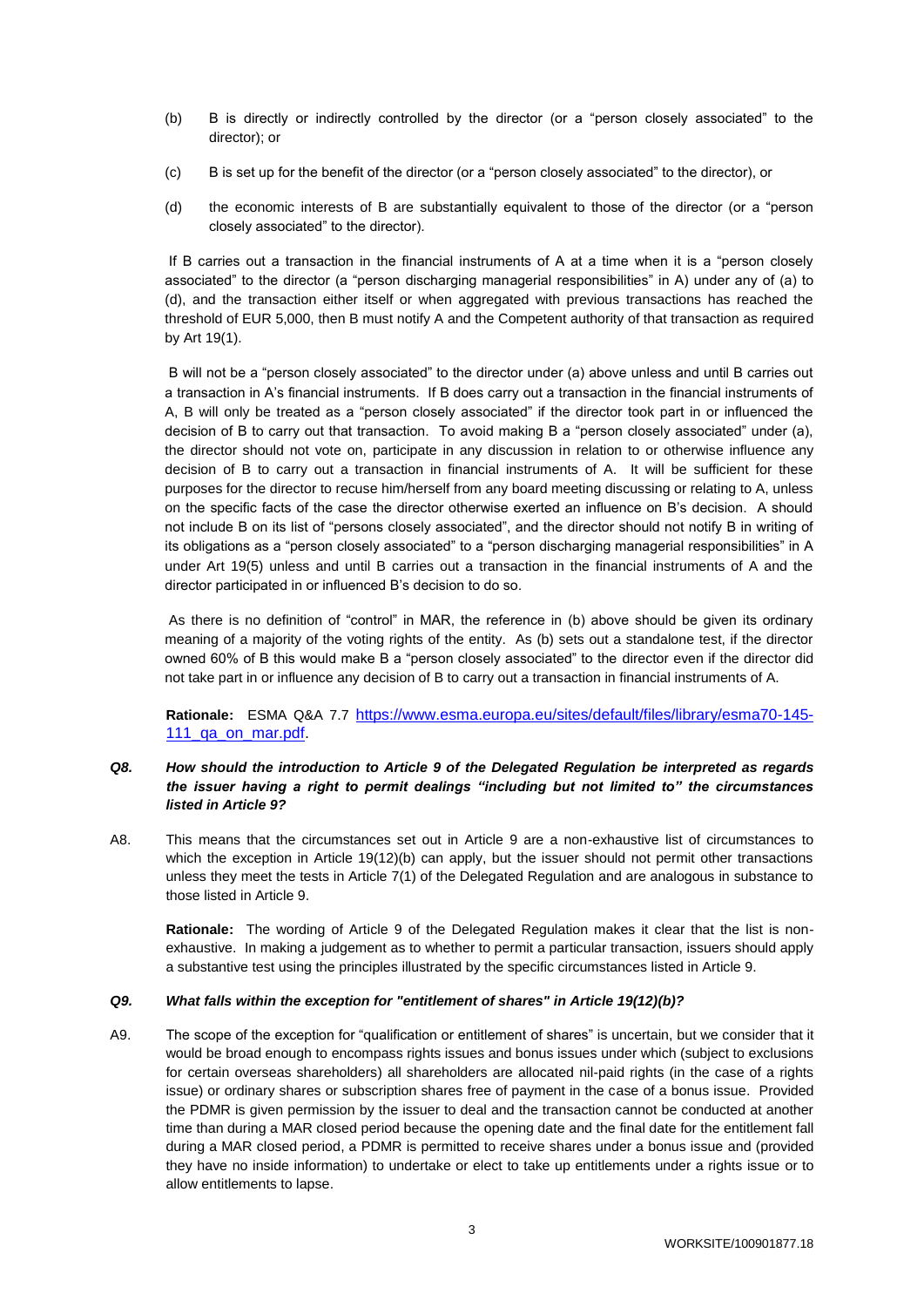**Rationale:** Transactions made under or related to an entitlement of shares fall within the permitted exceptions in EU MAR Article 19(12)(b). The concept should be regarded as including any entitlement to shares derived from being an existing shareholder, and see Article 9(e) of the Delegated Regulation.

## *Q10. Can a PDMR acquire shares under a share savings scheme or a dividend reinvestment plan during a MAR closed period?*

A10. Whether or not they are an employee of the issuer, if a PDMR enters into a share savings scheme or makes a standing election to reinvest dividends and other distributions received in the issuer's shares in each case outside a MAR closed period or prior to 3 July 2016 and has no inside information at that time, the PDMR can continue to acquire shares under the relevant scheme or election but must not cancel or amend his or her participation during a MAR closed period.

**Rationale**: The purpose of the prohibition in Article 19(11) is to prevent insider dealing by PDMRs. When the decision to trade (here the entry into the trading or savings scheme or dividend investment plan) is made outside the MAR closed period, the PDMR is not "trading" during the MAR closed period (see Recital (61) to the MAR). Therefore the only action taken by a PDMR takes place before the start of a closed period, there is no "conduct" by the PDMR during the closed period for the purposes of Article 19(11) and so the restriction will not apply even if the acquisition of shares occurs during a MAR closed period.

### *Q11. Can a PDMR acquire or dispose of shares under a trading plan during a MAR closed period?*

- A11. The trading plan is a written plan entered into between the PDMR and an independent third party, which sets out a strategy for the acquisition and/or disposal of shares by the PDMR and either:
	- (a) specifies the amount of shares to be dealt in and the price at which and the date on which the shares are to be dealt in; or
	- (b) gives discretion to that independent third party to make trading decisions about the amount of shares to be dealt in and the price at which and the date on which the shares are to be dealt in; or
	- (c) includes a method for determining the amount of shares to be dealt in and the price at which and the date on which the shares are to be dealt in.

Provided that the trading plan is entered into prior to 3 July 2016 or outside a MAR closed period and the PDMR has no inside information at that time, the PDMR can continue to acquire or dispose of shares under the trading plan but must not cancel or amend their participation during a MAR closed period.

**Rationale:** The purpose of the prohibition in Article 19(11) is to prevent insider dealing by PDMRs. When the decision to trade (here the entry into the trading or savings scheme or dividend investment plan) is made outside the MAR closed period, the PDMR is not "trading" during the MAR closed period (see Recital (61) to the MAR). Therefore the only action taken by a PDMR takes place before the start of a closed period, there is no "conduct" by the PDMR during the closed period for the purposes of Article 19(11) and so the restriction will not apply even if the acquisition or sale of shares occurs during a MAR closed period.

# *Q12. If a PDMR has entered into an arrangement, outside a MAR closed period, to acquire shares on a monthly basis from salary (including under an HMRC tax-advantaged Share Incentive Plan), can the PDMR continue to acquire shares for the month in which the acquisition date falls within a closed period?*

A12. Yes, as the purchase is pre-planned outside the MAR closed period.

**Rationale:** Implementation of transactions committed in advance of a MAR period are not transaction conducted by the PDMR during the closed period. (See Q3 and Q4 and ESMA Final Report paragraph 146). In addition the purchase falls within Article 9(d) of the Delegated Regulation (EU) 2016/522 and Article 7(1)(b) of the Delegated Regulation will be met (as the purchase is pre-planned and the PDMR's purchase must be made at the same time as purchases are made by all other participating employees).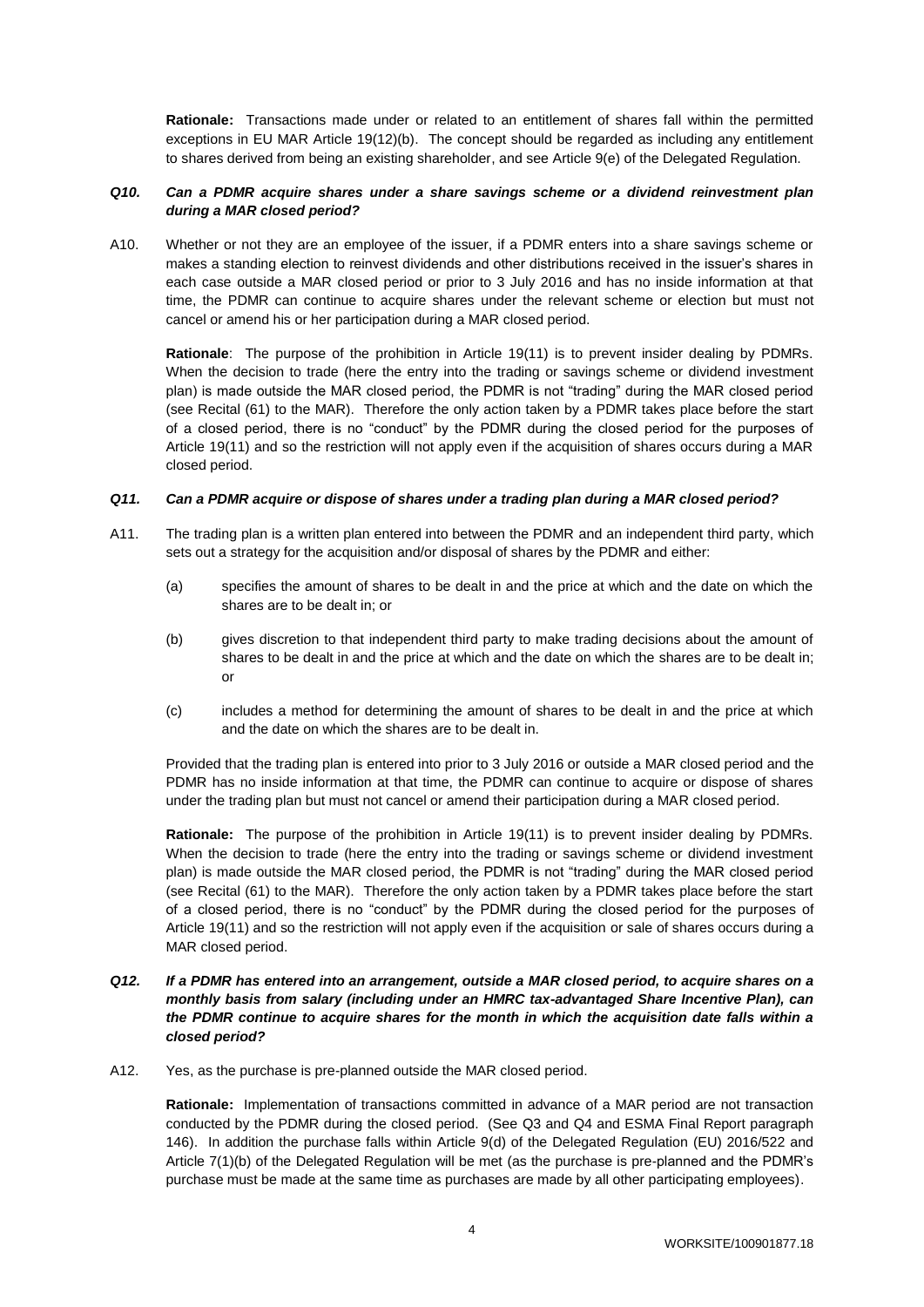- *Q13. Can a PDMR who is a non-executive director and has agreed, outside a closed period, to receive shares monthly in lieu of fees, or reinvest cash fees received in the acquisition of shares, receive or acquire shares in a closed period?*
- A13. Yes, so long as the receipt or acquisition of shares is an automatic event (i.e. there is no decision made, or discretion exercised, by the PDMR).

**Rationale:** Implementation of transactions committed in advance of a MAR period are not transactions conducted by the PDMR during the closed period. (See Q3 and Q4 and ESMA Final Report paragraph 146). In addition, this receipt or acquisition is permitted under Article 9(d) of the Delegated Regulation and Article 7(1)(b) of the Delegated Regulation will be met (as purchases/acquisitions are made on a pre-planned timetable). Although Article 9(d) refers to "an employee saving scheme" (and a nonexecutive director is not an employee), Article 9(d) must be read in the context of Article 19(12)(b) MAR which refers to an issuer being permitted to allow a PDMR to trade on its own account under "an employee share or savings scheme" (and this term is also used in Recital (24) of the Delegated Regulation).

# *Q14. Apart from the events specifically referred to in Article 10 of the Delegated Regulation (EU) 2016/523, should transactions be notified where the PDMR and their persons closely associated do not take any other action in relation to a transaction in financial instruments?*

A14. Only when the shares are transferred to the PDMR or their person(s) closely associated. For example the automatic vesting of a share award prior to the transfer of shares to the PDMR or dealings by the trustees of an employee benefit trust (EBT) (of which the PDMR or their person(s) closely associated is a beneficiary) for the benefit of all beneficiaries will not be notifiable until the shares are transferred to the PDMR.

**Rationale:** In addition to the events specifically referred to in Article 10 of the Delegated Regulation (EU) 2016/523 which are notifiable, transactions likely to be considered 'conducted on the PDMR's own account' and thus notifiable under Article 19(1) of the Market Abuse Regulation (EU) 596/2014 are transactions for which the PDMR has not given any instruction, consent or otherwise had any control over at any point before the shares are transferred to the PDMR. (*Note: References in A13 to PDMR include references to the persons closely associated with the PDMR*).

# *Q15. Can a PDMR transfer shares of the issuer following exercise of an option under an HMRC taxadvantaged SAYE option scheme (or equivalent scheme) or release of shares from an HMRC taxadvantaged Share Incentive Plan (SIP) (or equivalent plan) into a savings scheme investing in securities of the issuer during a MAR closed period?*

A15. Provided that (i) the transfer is for nil consideration, (ii) the PDMR does not possess inside information and (iii) the issuer is satisfied with the PDMR's explanation that the transaction cannot be conducted at another time, the issuer may permit the transfer. An example of this would be where shares are transferred within 90 days of coming out of a SAYE or SIP to an Individual Savings Account (ISA) with the same capital gains tax base cost.

**Rationale:** The transaction falls within Article 19(12)(b) and 9(e) and Article 7(1)(b) of the Delegated Regulation and see Recital (25) of the Delegated Regulation.

# *Q16. Is the cancellation or surrender of an option (or other right to acquire shares) awarded to a PDMR under an employee share scheme permitted during a MAR closed period?*

A16. An automatic cancellation (i.e. a lapse under the scheme rules) is permitted but a surrender by a PDMR is not. A surrender by the PDMR will be a transaction conducted by the PDMR and should not take place during a closed period, whether or not the PDMR receives any payment or other consideration for it.

**Rationale:** A cancellation automatically under the scheme rules is not trading by a PDMR and so is outside the scope of Article 19(11) (see Recital (61) of MAR and Recital (24) of the Delegated Regulation).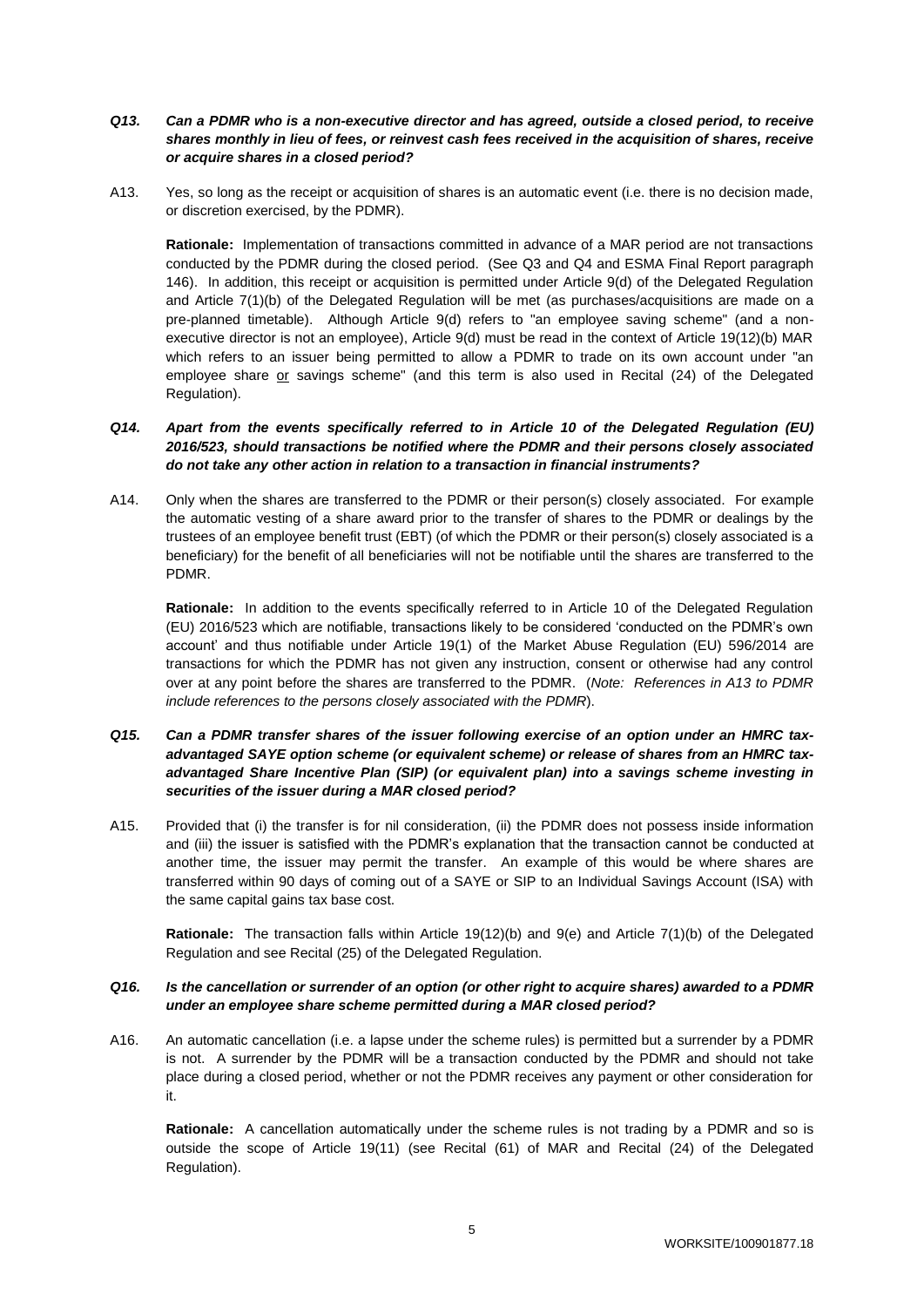# *Q17. I am one of three trustees whose investments include securities of a company of which I am a PDMR. Can the trust deal during a MAR closed period?*

A17. Yes if the decision to deal is taken by the other trustees or by investment managers on behalf of the trustees independently of you, that is without consultation with or other involvement of you.

**Rationale:** The trustee who is a PDMR is not participating in the decision for the trust to deal so the transaction is not conducted by the PDMR.

## *Q18. What evidence (if any) does a PDMR have to provide when asking for permission to deal in a MAR closed period.*

A18. In general the PDMR must be able to demonstrate that the particular transaction cannot be executed at another moment in time than during the MAR closed period. Where the proposed dealing is in relation to (i) an employee share or saving scheme or (ii) qualification or entitlements of shares, it is not necessary for the PDMR to provide a reasoned written request (a clearance from the issuer is still required although a single clearance can be given at the outset of the arrangement given that the arrangement is implemented by the issuer).

**Rationale:** Article 7(1)(b) of the Commission Delegated Regulation (EU) 2016/522 applies to all transactions for which Article 19(12) is being relied on to provide an exemption for conducting a transaction during a closed period, and not just to exceptional circumstances. Article 7(2) of the Delegated Regulation only applies to Article 19(12)(a)) and paragraph 156 of ESMA's Final Report provides that an issuer can permit dealings under Article 19(12(b) without requiring a case-by-case assessment.

# *Q19. Must a PDMR or their PCA notify dealings by him in units or shares in a collective investment undertaking or portfolio of assets where the undertaking or portfolio invests in shares of the issuer in relation to which he or she is a PDMR?*

A19. If the collective investment undertaking or portfolio of assets is one in respect of which (i) the PDMR or PCA has ascertained that exposure to the shares or debt instruments of the issuer does not exceed 20% of the total assets held by that collective investment undertaking or portfolio of assets at the time of dealing or (ii) the PDMR or PCA does not know, and could not reasonably know, the percentage of total assets represented by the issuer's share or debt instruments and there is no reason for the PDMR to believe that the 20% limit is exceeded, the transactions in the issuer's shares by the collective investment undertaking or portfolio of assets are excluded from the obligation to notify transactions under Article 19(1).

**Rationale**: Article 19 (1a) of MAR as inserted by the Benchmark Regulation and see paragraphs 145- 146 ESMA Final Report.

- *Q20. Must a PDMR or PCA notify deals in the issuer's securities by a collective investment undertaking (such as UCITS, a NURS and an Alternative Investment Fund, including a quoted*  investment trust or company) or a portfolio of assets in which the PDMR or PCA holds units or *shares?*
- A20. Transactions in shares or debt instruments or linked financial instruments by a collective investment undertaking in which the PDMR or PCA has invested do not need to be notified if the manager of the undertaking has full discretion and does not receive any instructions or suggestions on portfolio composition directly or indirectly from the investors in the collective investment undertaking.

**Rationale:** Article 19(7) of MAR as amended by the Benchmark Regulation.

- *Q21. Is an investment by a PDMR in a collective investment undertaking or portfolio of assets that is excluded from the notification obligations (by virtue of Article 19(1)(a) – as inserted by the Benchmark Regulation) prohibited during a MAR closed period?*
- A21. No.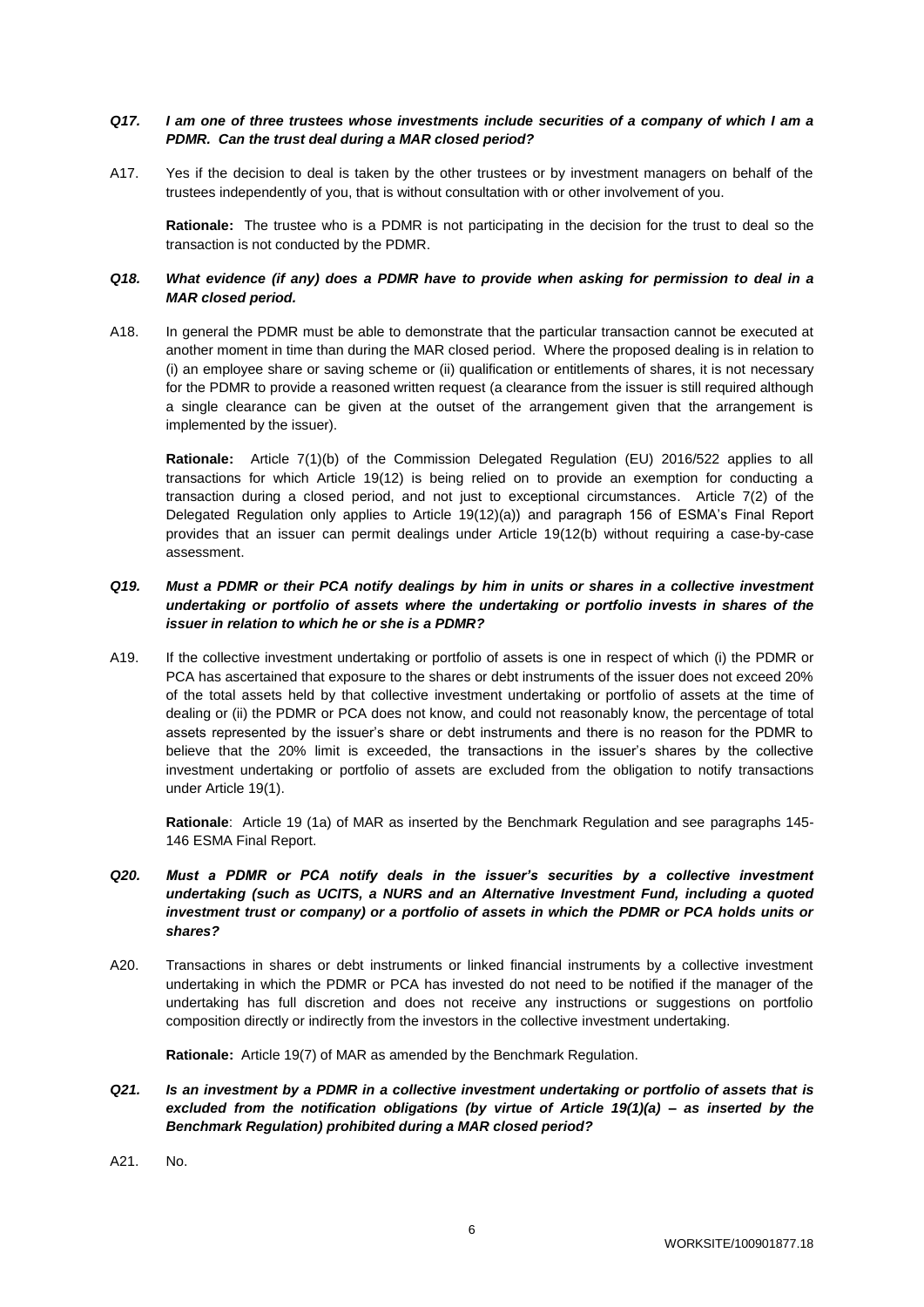**Rationale:** As noted above in Q3, there is no separate definition of "transaction" in Article 19(11) and therefore the provisions for the interpretation of "transaction" in Article 19(1) and 19(7) apply to Article 19(11). There is no policy reason why investments by a PDMR in funds/portfolios of assets that do not meet the threshold for notification should be subject to restrictions during a closed period. As noted above in Q3, transactions executed by the manager of such a collective investment undertaking on a fully discretionary basis would not be caught at all by the language of Article 19(11) as the PDMR is not itself conducting the transaction.

# *Q22. Can the manager of a collective investment undertaking or portfolio of assets in which a PDMR is invested deal during the MAR closed period?*

A22. Yes, provided that the conditions set out in the answer to Q20 apply to that PDMR.

**Rationale:** This is not a transaction conducted by a PDMR.

### *Share Buy-Backs (Article 5)*

## *Q23. Can an issuer operate a share buy-back programme which does not satisfy the conditions in Article 5 of EU MAR and the Level 2 Regulation?*

A23. Provided that an issuer has disclosed all inside information at the relevant time, and the share buy-backs are conducted in a way which does not otherwise mislead or manipulate the market, own share buybacks outside the Article 5 exemption will not constitute market abuse. Issuers may think it appropriate to observe the same restrictions on purchases of their own securities during MAR closed periods as applied under the Listing Rules in force prior to MAR implementation, that is by doing so under a timescheduled or independent broker-managed buy-back programme.

An investment company can purchase its own shares during a MAR closed period if it is satisfied that all inside information that the directors and the issuer may have has previously been notified to a RIS. In order to demonstrate this, investment companies should consider whether, prior to conducting any buybacks during a MAR closed period, they should follow the practice previously required under the Listing Rules of making a regulatory announcement at the start of the MAR closed period or, if later before conducting any share buy-backs, that the issuer is satisfied that all inside information has previously been notified.

**Rationale:** Recital (12) of EU MAR states that "trading in own shares in buy-back programmes… which would not benefit from the exemptions under this Regulation shall not of itself be deemed to constitute market abuse", so it is clear that the Article 5 exemption provides a safe harbour and is not prescriptive.

The safe harbour under Article 4 of the Level 2 Regulation does not apply to share buy-backs during a MAR closed period except where there is a time scheduled buy-back programme or it is lead managed by an investment firm or credit institution which makes its trading decisions independently of the issuer. This does not mean that share buy-backs cannot be undertaken during a MAR closed period outside the exemptions provided that the issuer does not have inside information and the share buy-back does not constitute market manipulation or mislead the market.

# *Q24. Is stake-building permitted (by Article 9(5)) provided the only inside information the bidder has is (i) its intention to bid and (ii) its intention to stake-build?*

A24. Yes. This falls within Article 9(5) which refers to "its own knowledge that it has decided to acquire ... financial instruments" and is wide enough to include both the intention to make a bid and the intention to acquire shares through stake-building.

**Rationale:** See also Recital (31) which provides that "Acting on the basis of one's own plans and strategies for trading should not be considered as using inside information".

The exclusion of stake-building from Article 9(4) does not impact the scope of Article 9(5).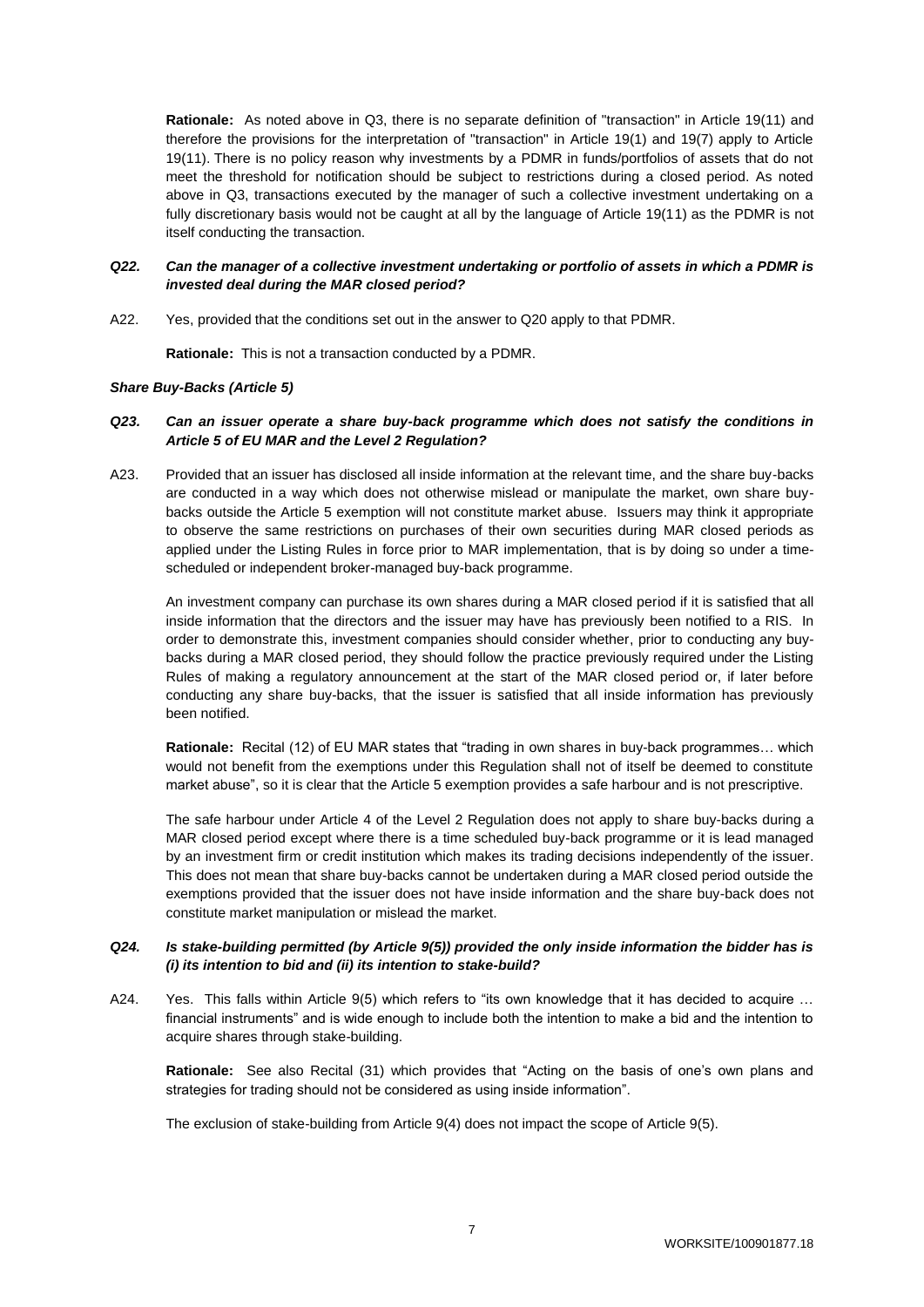#### **Disclosure (Article 17)**

# *Q25. What must an issuer do to comply with the Implementing Technical Standards (ITS) for public disclosure of inside information?*

A25. Where an announcement (for example an announcement about a transaction), includes some items that are inside information, even if it includes other information that is not, it is sufficient to include a general reference such as "This announcement contains inside information". Where the announcement covers a number of clearly different matters that could have been the subject of separate announcements it would be appropriate to distinguish between those matters that include inside information and those that do not. However, it is important that inside information within the announcement is not concealed (ie buried in with large amounts of non-inside information).

**Rationale:** Article 1(b)(i) of the draft ITS requires that communications clearly identify that the information communicated is inside information. We consider that the general reference we have proposed will be sufficient to ensure investors are aware that the announcement contains inside information and to require greater specificity would be disproportionate.

## *Q26. In an announcement containing inside information who should be identified as the person making the notification?*

- A26. The individual who manages the release of the announcement (for example the company secretary) should be named.
- **Rationale:** We consider this approach to be appropriate because it provides potentially useful contact information.

## *Q27. How may an issuer comply with the requirement for inside information to be located "in an easily identifiable section of the [issuer's] website"?*

A27. Issuers can post announcements of inside information on the section of their website that contains all regulatory announcements and do not need to establish a separate section, only containing announcements which include inside information.

**Rationale:** This is consistent with paragraphs 220 and 221 of the ESMA Final Report.

#### *Q28. How should an issuer notify inside information when an RIS is not open for business?*

A28. Following DTR 1.3.6G will ensure that DTR 6.3.4R is complied with when a RIS is not open, although this may not be appropriate when an issuer also has securities traded on venues in other jurisdictions

**Rationale:** Article 17(1) requires issuers to make inside information public as soon as possible and states that the issuer "shall ensure that the inside information is made public in a manner which enables fast access and complete, correct and timely assessment of the information by the public and where applicable, in the officially appointed mechanism referred to in Article 21 of Directive 2004/109/EC of the European Parliament and the Council". Article 2 of the ITS on publication of inside information further states that inside information must be disseminated to as wide a public as possible, free of charge simultaneously throughout the Union.

DTR 1.3.6 previously stated that when inside information is required to be notified via an RIS at a time when the RIS is not open for business, the out of hours method of releasing inside information specified in DTR 1.3.6 "must" be used. The retained guidance in DTR 1.3.6 from 3 July states that the out of hours methods "may" be used when the RIS is not open for business. This means that issuers can satisfy their obligation to make inside information public as soon as possible under Article 17 by using the out of hours methods set out in DTR 1.3.6 although this may not be appropriate when an issuer also has securities traded on venues in other jurisdictions. Issuers could instead wait for the RIS to open for business, but in that case an issuer would need to consider by reference to the individual circumstances (including whether or not the securities are traded on another venue which will be open for business before the RIS opens and how long it is before the RIS opens) whether waiting for the opening of the RIS would reasonably be regarded as making the information public as soon as possible.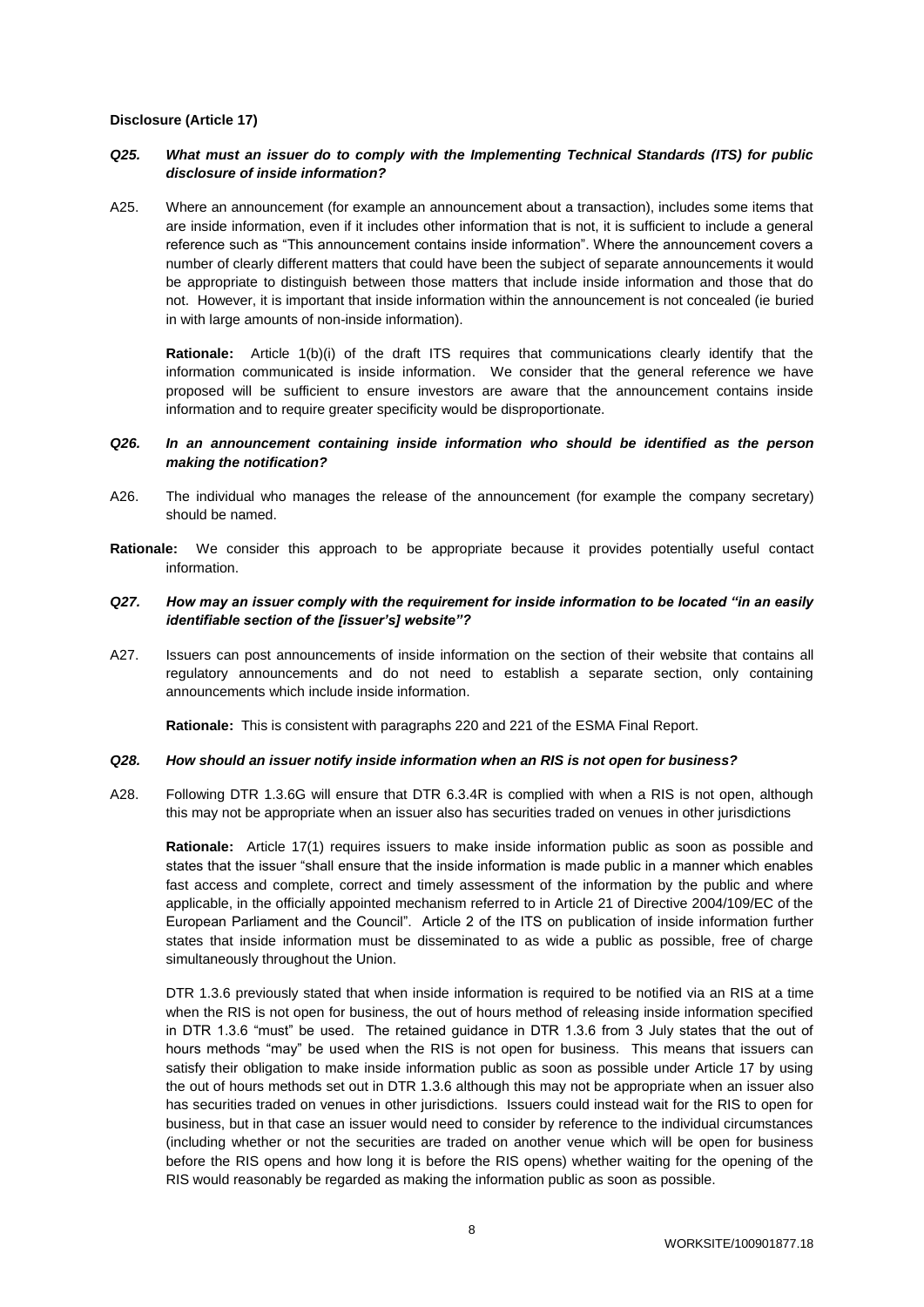#### **Insider Lists (Article 18)**

#### *Q29. Which individuals should be included on insider lists for advisers to issuers?*

A29. For advisers to issuers, staff need only be included on the insider lists if they meet two tests:

- performing tasks through which they have access to inside information on the issuer; and
- they are acting on behalf of or for the account of the issuer.

It is the deal teams and client-facing staff who generally should be included on the list, if they have access to inside information. Secretarial staff and other support staff who have access should also be included (although individuals with the ability to access IT systems but whose duties do not require them to access inside information do not need to be included unless they actually have accessed it). Senior management who receive management information or sit on review committees even if they are not involved in the transaction must be included.

**Rationale:** This test is substantially the same as under the Market Abuse Directive and see Market Watch 24 and CESR guidance.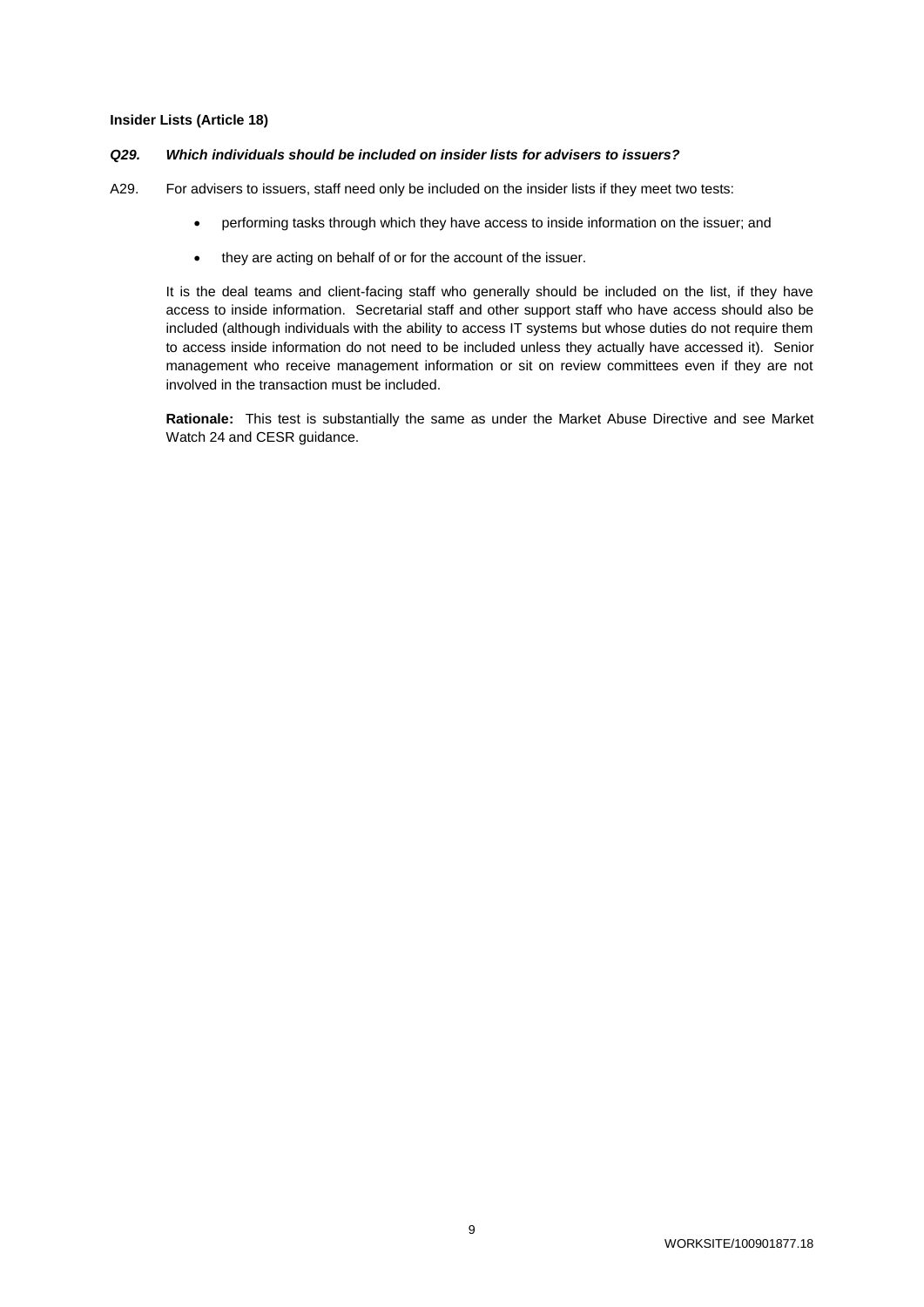# *Q30. How do issuers and their advisers complete the national identification number column in the Insider List templates in respect of British and other nationals who do not have national identification numbers?*

A30. For UK nationals this can be left blank, as it is only required to be completed "if applicable". For other nationals, who have a national identification number, that number should be included.

**Rationale:** UK citizens do not have national identification numbers so the requirement cannot apply.

### *Investment Recommendations (Article 20)*

- *Q31. If a circular contains a voting recommendation by the board of an issuer, as required by the Listing Rules, does this constitute an "investment recommendation" for the purposes of Article 20 of EU MAR?*
- A31. A voting recommendation in the form required under the Listing Rules is not an "investment recommendation" or "information recommending or suggesting an investment strategy" for the purposes of EU MAR and so falls outside the requirements of Article 20.

**Rationale:** Communications between a Board and shareholders are subject to legal duties and responsibilities and are not within the scope of "persons other than those referred to in point (i) of Article 1(34)(ii). Also a decision to vote is not an "investment decision" for the purposes of Article 1(34)(ii). See also Q32.

- *Q32. Will the directors' recommendation of a takeover offer be treated as "an investment recommendation or other information recommending or suggesting an investment strategy" under Article 20?*
- A32. No. Article 20 is not intended to capture directors' recommendations on a takeover, whether effected by way of a contractual offer or a scheme of arrangement. This is the same whether the consideration is cash or bidder shares, or includes a mix and match. Neither should the independent adviser's opinion to the target company board be treated as falling within Article 20.

**Rationale:** Such recommendations are made in the context of the specific relationship/duties existing between directors and shareholders and are subject to the specific regime and requirements set out in the Takeover Code. See also Q31.

# **PART B: TAKEOVERS**

# *Market soundings (Article 11)*

- *Q1. If the bidder and target negotiate the terms of an irrevocable undertaking to accept the offer/vote in favour of the scheme (as applicable) that is intended to be given by target directors, will those communications fall within the market soundings regime?*
- A1. No.

**Rationale:** The negotiation of the terms of the irrevocable undertaking involves communications between the bidder and target (represented by its directors) and not communications with a "person entitled to securities" of the target as referred to in Article 11(2). A bidder seeking a recommendation from a target board will approach the target board and put forward an indicative offer that is subject to a number of conditions. These will invariably include a requirement that those target directors who hold shares will give irrevocable undertakings to accept the offer/vote in favour of the scheme (as applicable). If a recommendation is forthcoming, the target directors will agree to provide such undertakings. The approach to the target board is not made in order to ascertain the willingness of the directors to accept the offer/vote in favour of the scheme but in order to obtain a recommendation of the offer (and in considering whether to do so the directors are expected to consider the interests of the company and all its shareholders and not their own personal position). The fact that a decision to recommend will lead to an expectation that the directors will enter into irrevocable undertakings is a consequence and not an objective of the approach, which is not therefore a market sounding. If target board decides to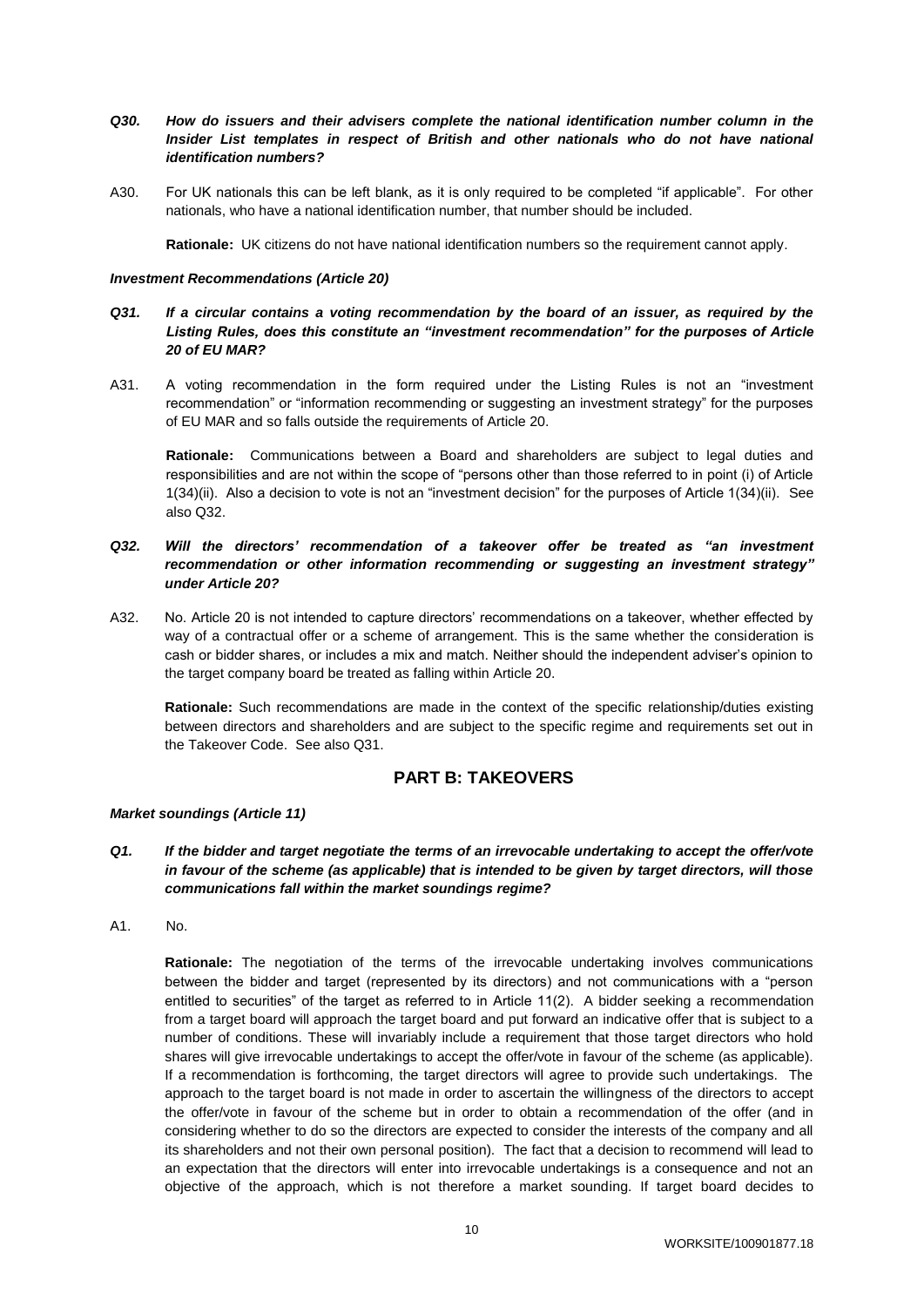recommend the offer, the terms of the irrevocable undertaking would then typically be negotiated and agreed as between the bidder and target and their respective legal advisers (see Q2 below), and, as noted, all the target directors would then be expected to enter into the agreed form of undertaking.

- *Q2. Where the terms of an irrevocable undertaking to accept the offer/vote in favour of the scheme (as applicable) intended to be given by target directors have been agreed between the bidder and target as outlined above, will the provision of the agreed form irrevocable to the target directors fall within the market soundings regime?*
- A2. No.

**Rationale:** This is merely an ancillary process relating to communications that have already taken place with the target directors (in their capacity as such) in connection with the proposed offer, including the negotiation of a form of irrevocable undertaking as between the bidder and target (as discussed above). In this context, the process (whether conducted directly by the bidder or by the target company) of providing the final form of irrevocable undertaking to the target directors and gathering executed copies of the same does not involve the communication of inside information "necessary to enable the…[target directors]…to form an opinion on their willingness to offer their securities" as referred to in Article 11(2).

# *Q3. Will communications between the bidder and shareholders with a view to seeking irrevocable undertakings to accept the offer/vote in favour of the scheme (as applicable) from them fall within the market soundings regime?*

A3. Yes, if the shareholders are not target directors (who are covered in Q1 and Q2 above).

**Rationale:** These would fall within Article 11(2) as they would involve wall-crossing such shareholders and, as referred to in Article 11(2), communicating inside information to them which is "necessary to enable the…[shareholders]…to form an opinion on their willingness to offer their securities".

# *Q4. In Article 11(2), is a communication within the market soundings regime only if it is made by the bidder – i.e. given the lack of equivalent to Article 11(1)(d)?*

A4. No. References to the bidder in Article 11(2) should be read as including references to persons clearly acting as the bidder's agent/on its behalf (e.g. its financial adviser or broker).

**Rationale:** To read the provisions of Article 11(2) more restrictively would produce an anomalous result.

# *Q5. Can market soundings be conducted other than in strict compliance with Article 11 and the Implementing Technical Standards?*

A5. Yes, non-compliance with the market sounding requirements (when a communication is within Article 11(1) or (2) and inside information is disclosed) does not automatically mean that the communication is unlawful or that the person making the communication is subject to sanctions simply on the basis of noncompliance. This is subject to the obligation under Article 11(3) which must be complied with in all cases (i.e. that the disclosing market participant must consider in advance whether the sounding will involve disclosure of inside information and make a written record of its conclusions and the reasons therefor).

**Rationale:** Recital (35) provides that "There should be no presumption that market participants who do not comply with this Regulation when conducting a market sounding have unlawfully disclosed inside information but they should not be able to take advantage of the exemption given to those who have complied with such provisions. The question whether they have infringed the prohibition against the unlawful disclosure of inside information should be analysed in light of all the relevant provisions of this Regulation…".

Article 11(4) states that "For the purposes of Article 10(1) [(unlawful disclosure)], disclosure of inside information made in the course of a market sounding shall be deemed to be made in the normal exercise of a person's employment, profession or duties where the disclosing market participant complies with paragraphs 3 and 5 of this Article" – i.e. compliance with the provisions of Article 11 is mandatory to fall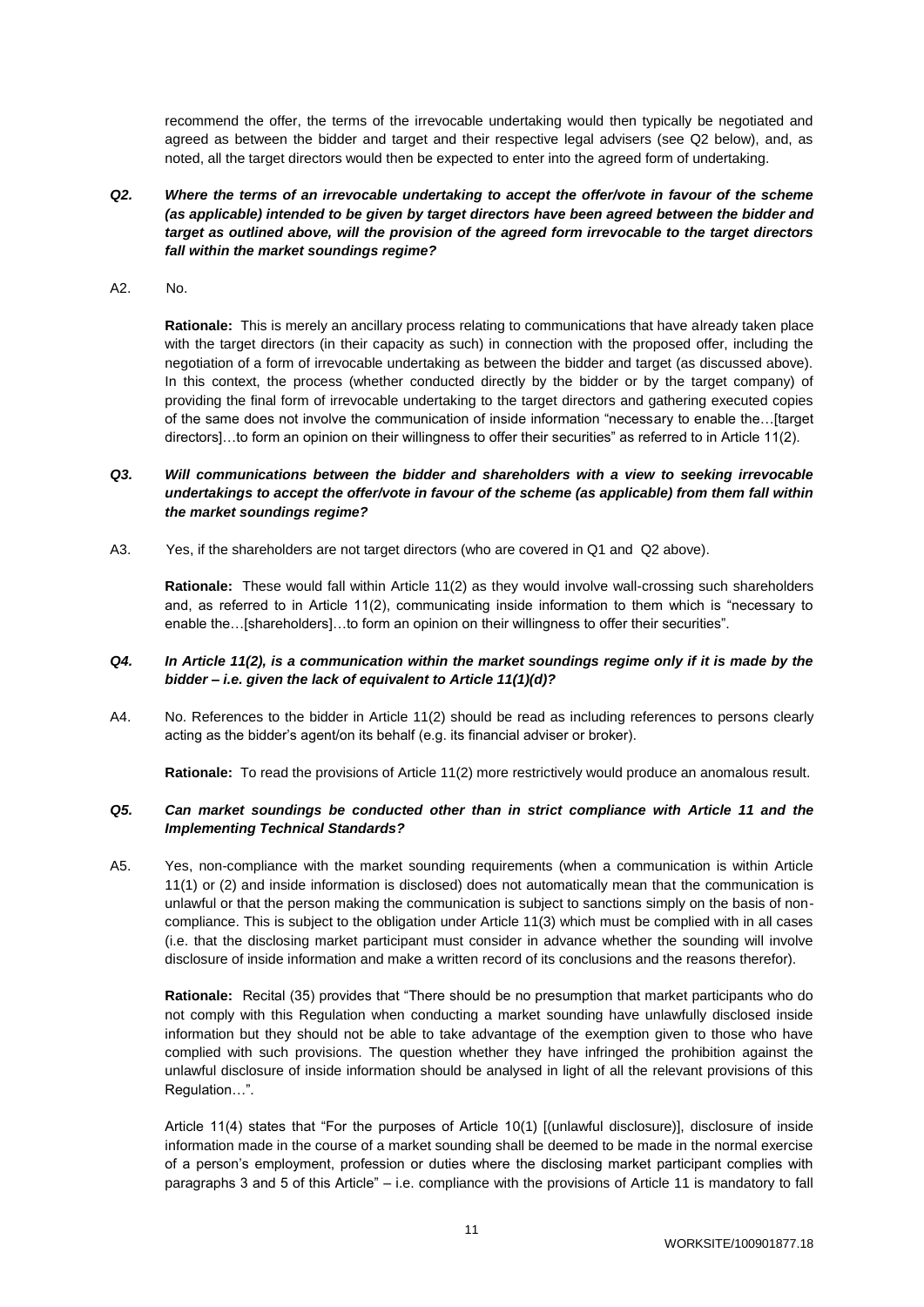within the safe harbour, but non-compliance does not automatically mean that there has been a breach of Article 10.

The fact that Article 30 (administrative sanctions) does not include reference to breach of Article 11 also lends weight to this analysis.

Article 11(3) imposes a stand-alone obligation that is not specifically limited to the safe harbour set out in Article 11(4).

#### **Stake-building on a takeover**

## *Q6. Will due diligence information that amounts to inside information preclude stake-building preannouncement as a result of Article 9(4)?*

A6. Article 9(4) is expressed not to apply in relation to stake-building. Therefore bidders cannot rely on Article 9(4) to stake-build pre announcement when in possession of any inside information (other than knowledge of their own intention to bid/stake-build – see Q24 of Part A above). Bidders will need to consider/apply their judgment on a case by case basis as to whether stake-building is otherwise permitted. For stake-building post-announcement, see Q7 below.

# *Q7. Will due diligence information that amounts to inside information cease to be inside information once a bid is announced if the bid price is in excess of the price effect the inside information had been expected to have (i.e. if the impact of any inside information would be absorbed by the bid premium)?*

A7. It will be necessary to consider this issue/apply judgment on a case-by-case basis to determine whether in a particular instance the information has ceased to be inside information. Where a recommended bid has been announced it may well be possible for the bidder to come to the view that the information is no longer inside information including on the basis that its impact will have been absorbed by the recommended price.

Where a non-recommended or hostile bidder has inside information about the target, it may also be possible for the bidder to come to the view that the bid price it has announced effectively absorbs the impact of that inside information, but it may be harder to reach this conclusion than on a recommended deal. However, once the defence document has been published by the target board it would normally be the case that the information is no longer inside information. Shareholders are required to be given sufficient information and advice to enable them to reach a properly informed decision on an offer; no relevant information should be withheld from them.

#### **PDMR dealings (Article 19)**

# *Q8. Where a PDMR has entered into an irrevocable undertaking outside a closed period, can they satisfy that irrevocable undertaking during a closed period?*

A8. Yes.

**Rationale:** The point at which the PDMR conducts the transaction is the point at which they enter into the irrevocable undertaking rather than the point at which they satisfy it. Provided it is entered into outside a closed period it can therefore be satisfied during a closed period (see Q3 and Q4 in Part A above).

It should also be noted that, where a bid is announced at the same time as interims/prelims are released, irrevocables that have been signed and held in escrow for release at the time of the bid being announced will not be treated as being dealings during the immediately preceding closed period as they only become effective upon release from escrow (at which point the closed period has ended).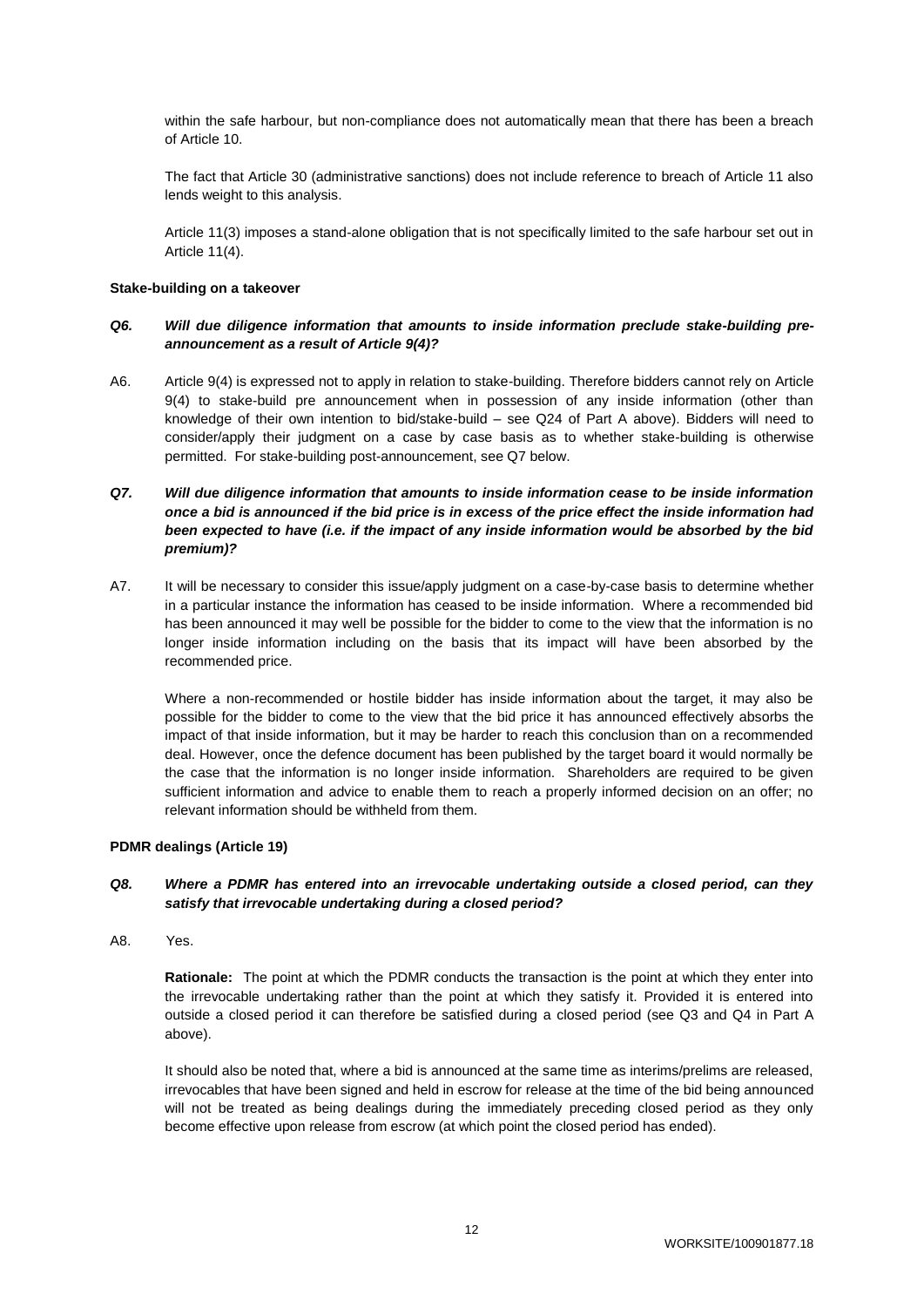# *Q9. During a closed period under Article 19(11) can a PDMR vote in favour of/enter into an irrevocable undertaking to vote in favour of a takeover conducted by way of scheme of arrangement?*

A9. Yes. Note, however, that where an irrevocable undertaking on a scheme includes an obligation to accept a contractual offer if the transaction structure is switched by the bidder, entering into the irrevocable undertaking should be treated in the same way as entering into an irrevocable undertaking in respect of a contractual offer (see Q10 below).

**Rationale:** This does not involve the PDMR conducting a transaction within Article 19, but rather involves them voting/giving an undertaking to vote their shares in favour of the scheme of arrangement. In addition, the transfer of shares on completion of a scheme of arrangement by order of Court would not be restricted during a closed period as it would take place automatically by operation of law rather than being a trading by the PDMR (see Recital (61) to MAR).

## *Q10. During a closed period under Article 19(11) can a PDMR accept/enter into an irrevocable undertaking to accept a contractual takeover?*

A10. Unless an exemption applies, no.

**Rationale:** This involves the PDMR conducting a transaction within Article 19 (subject to Q9 above (i) where an acceptance is made during a closed period pursuant to an irrevocable undertaking which was entered into prior to commencement of the closed period or (ii) where an irrevocable is released from escrow at the point of announcement in the case of a bid which is announced at the same time as interims/prelims are released).

# *Q11. Do any of the matters referred to in Q9 or Q10, whether they occur within (if permitted) or outside a closed period, need to be disclosed in accordance with Article 19(1)?*

A11.1 Voting in favour of/entering into an irrevocable undertaking to vote in favour of a scheme does not need to be notified under Article 19(1).

**Rationale:** This does not involve a transaction being conducted on the account of the PDMR. In addition, no notification would be required in relation to the transfer of shares on completion of a scheme of arrangement by order of Court as the target company would be delisted upon the scheme becoming effective.

A11.2 Entering into an irrevocable undertaking to accept a contractual offer does not need to be notified under Article 19(1). Accepting a contractual offer (whether pursuant to an irrevocable undertaking or otherwise) does not need to be notified until the offer becomes wholly unconditional.

**Rationale:** Pursuant to Article 10(2)(i) of Regulation (EU) 2016/522 conditional transactions need only be notified on occurrence of the conditions and actual execution of the transaction. Even when the irrevocable undertaking is satisfied by submission of an acceptance of the offer, that acceptance remains conditional until the offer becomes unconditional. Notification would not therefore be required under Article 19(1) until the offer became wholly unconditional. Acceptances made by PDMRs prior to the offer becoming wholly unconditional should be notified by them when the offer becomes wholly unconditional, and acceptances by PDMRs made after the offer has become wholly unconditional should be notified when made.

Note that, notwithstanding this analysis in respect of MAR, disclosure of irrevocable undertakings and acceptance/approval levels would need to be announced in accordance with any applicable takeover legislation/regulation.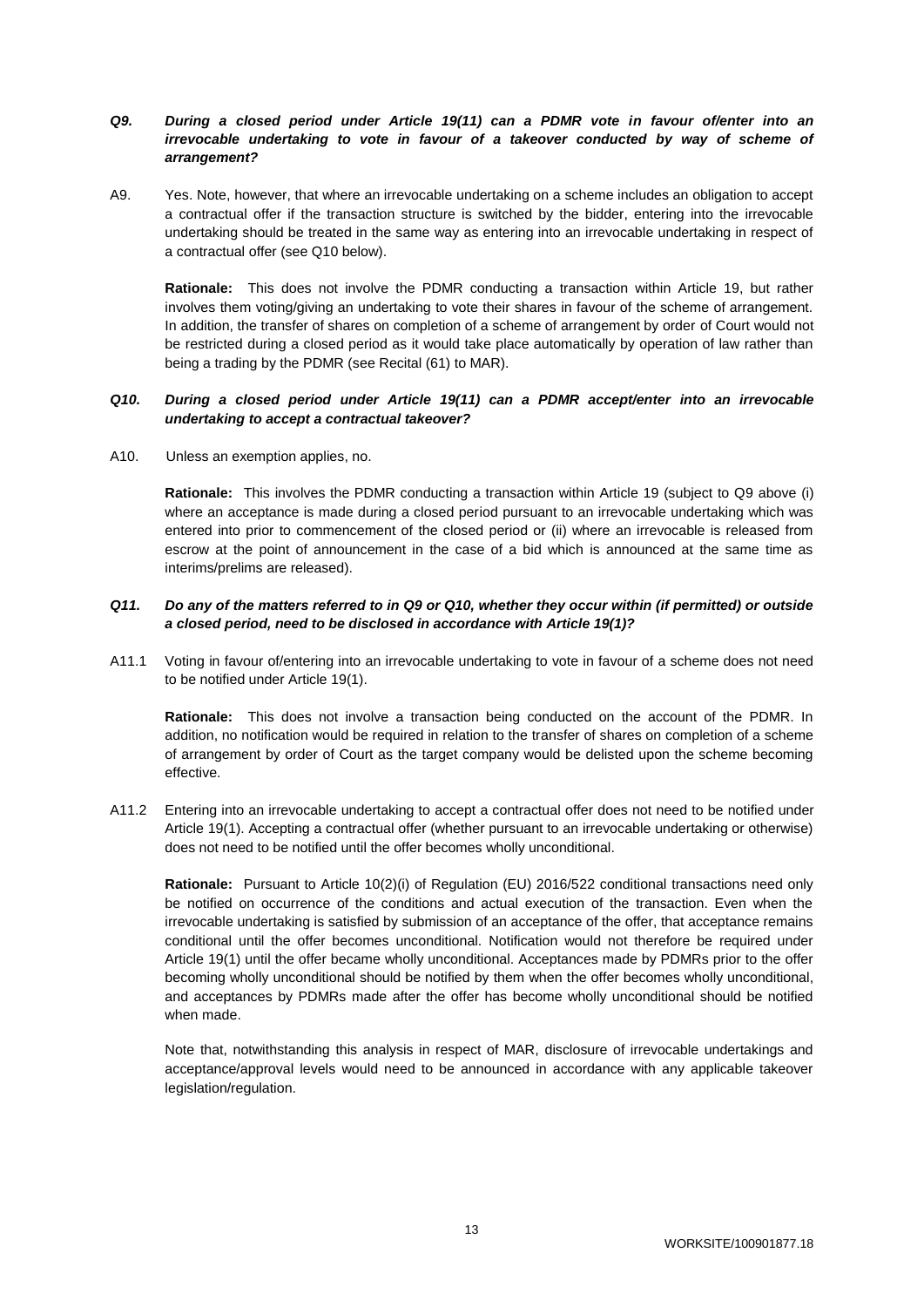# **PART C: CONTRACTUAL ARRANGEMENTS INVOLVING A SUBSCRIPTION FOR SHARES**

- **Q:** Where parties are negotiating contractual arrangements in relation to a transaction, and those arrangements involve a subscription of shares (e.g. an issue of consideration shares in connection with an acquisition, an undertaking to subscribe for shares under a firm placing or signing an irrevocable undertaking in connection with a takeover):
	- (a) is the issuer able to selectively disclose inside information to the counterpart(ies) in connection with such arrangements:
	- (b) if so, is the issuer able to delay disclosure of the inside information to the market, notwithstanding its disclosure to the counterpart(ies); and
	- (c) if so, is there a requirement for the inside information to be announced before the relevant contractual arrangements can be entered into with the counterpart(ies)?
	- **A(a)** Whilst the facts must be considered on a case-by-case basis, we would typically expect this to be permitted in accordance with Articles 10 and 14 of MAR.

**Rationale:** Article 10 provides that unlawful disclosure (in breach of Article 14) will arise where a person discloses inside information "*except where the disclosure is made in the normal exercise of an employment, a profession or duties*". The guidance in DTR 2.5.7(2) recognises that an issuer may be justified in making selective disclosure to certain types of recipient including (but not limited to) "*persons with whom the issuer is negotiating, or intends to negotiate, any commercial financial or investment transaction (including prospective underwriters or placees of the financial instruments of the issuer)*". However, it makes clear that selective disclosure to any or all of these persons may not be justified in every circumstance where an issuer delays disclosure of inside information. The FCA indicated in CP 16/38 (paragraph 2.15) that it did not intend to amend these provisions as its view is that they are not impacted by the MAR Guidelines and confirmed this in PS 17/2. Whilst not constituting formal or binding guidance, in paragraph 76 of its Final Report on Draft technical standards on the Market Abuse Regulation (ESMA/2015/1455) ESMA also recognises (in the context of market soundings under Article 11) that information disclosed will generally be the information relating to the characteristics of the transaction in question but that it may also include "…*some other information not necessarily directly related to the possible transaction but providing important context to the transaction. For example general information about the issuer such as its financial standing could be useful*". This is expressed to be subject to the caveats that inside information about the financial standing of the issuer should have been made public unless delayed disclosure is justified and that disclosing market participants should avoid disclosing any unnecessary additional inside information. By way of example, where an issuer intends to conduct an equity fundraising to finance an acquisition, it would typically be considered justifiable to disclose the fact of the associated acquisition to potential subscribers and placees. Disclosure made in accordance with the market soundings regime will be deemed to be disclosure made in accordance with Article 10 of MAR (Article 11(5) and recital 35), although non-compliance with the market-soundings regime does not (of itself) necessarily mean that disclosure has not been made in the normal course of an employment, a profession or duties (see Q5 in Part B above*)*.

**A(b)** The facts must be considered on a case-by-case basis, but a delay in disclosure would be permitted provided each of the three conditions set out in Article 17(4) are met.

**Rationale:** Article 17(4) permits issuers to delay disclosure of inside information to the public provided that immediate disclosure is likely to prejudice the issuer's legitimate interests, delay is not likely to mislead the public and confidentiality can be maintained. The MAR Guidelines published by ESMA in relation to delayed disclosure (ESMA/2016/1478) set out a non-exhaustive indicative list of circumstances in which an issuer may have a legitimate interest in delaying disclosure that includes situations where the issuer is conducting negotiations and the outcome would be likely to be jeopardised by immediate public disclosure. Provided that all three conditions are met there is therefore no requirement for the fact that negotiations are taking place in relation to a potential transaction to be announced prior to contractual arrangements being entered into. Article 17(8) (which requires that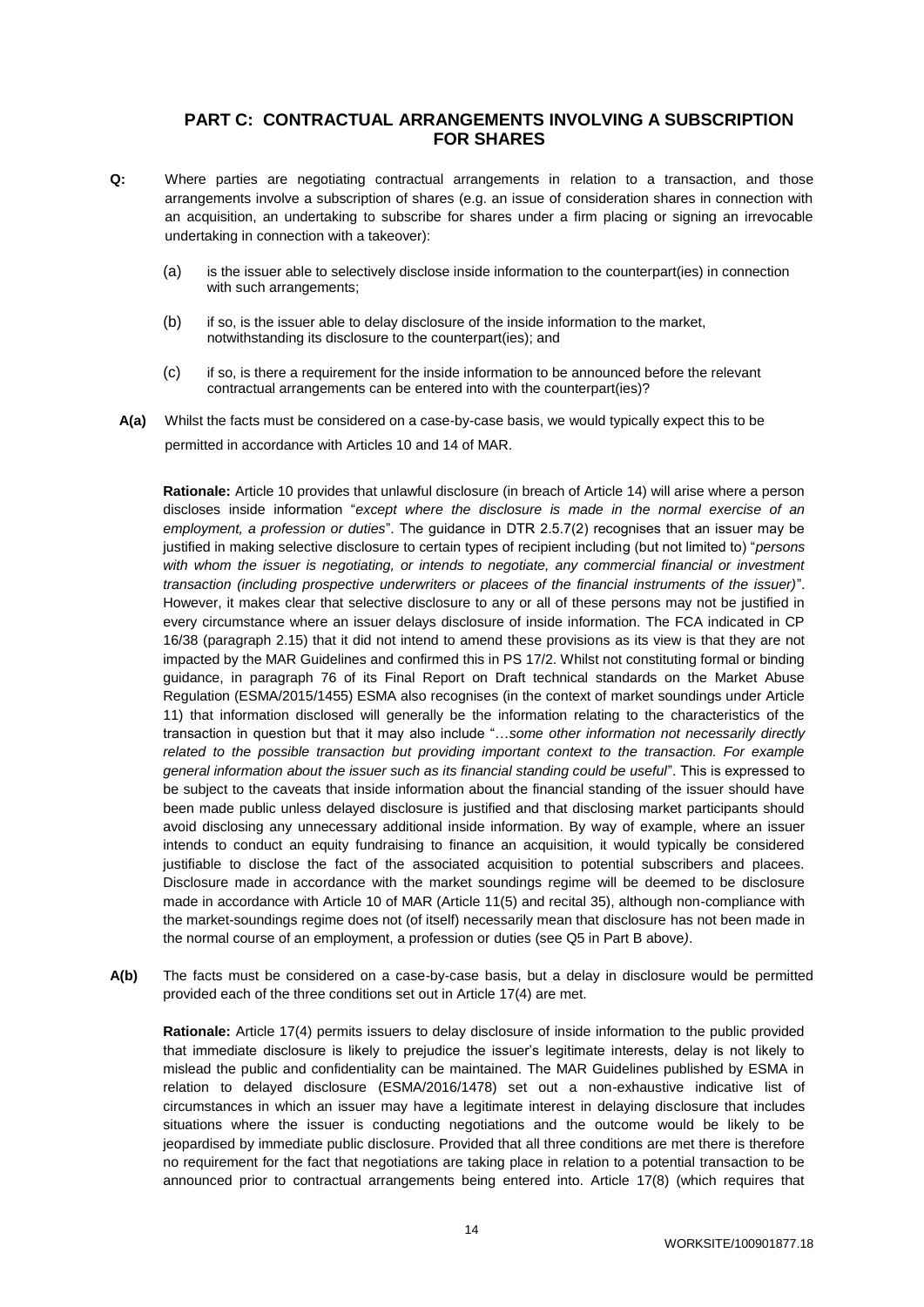where inside information is disclosed to third parties it must be simultaneously disclosed to the market) does not apply where the recipient owes a duty of confidentiality (whether such duty is based on a law, regulation, articles of association or contract).

**A(c)** Whilst the facts must be considered on a case-by-case basis, we would not typically expect disclosure to the market to be required before the relevant contractual arrangements can be entered into with the counterpart(ies).

**Rationale:** Recital 23 of MAR notes that "*the essential characteristic of insider dealing consists in an unfair advantage being obtained from inside information to the detriment of third parties…and, consequently, the undermining of the integrity of financial markets*" and consequently that the prohibition on inside dealing should apply where "*a person who is in possession of inside information takes unfair advantage of the benefit gained from that information by entering into market transactions in accordance with that information*".

Recital 24 of MAR provides that "*Where a legal or natural person in possession of inside information acquires or disposes of, or attempts to acquire or dispose of, for his own account or for the account of a third party, directly or indirectly, financial instruments to which that information relates, it should be implied that that person has used that information*" but that the question of whether a person has infringed the prohibition on insider dealing or has attempted to commit insider dealing "*should be analysed in the light of the purpose of this Regulation, which is to protect the integrity of the financial market and to enhance investor confidence, which is based, in turn, on the assurance that investors will be placed on an equal footing and protected from the misuse of inside information*."

Recitals 23 and 24 of MAR are consistent with the ECJ's judgment in *Spector Photo Group* regarding the insider dealing prohibition in the Market Abuse Directive (**MAD**), paragraph 61 of which includes language similar to Recital 24 of MAR but also goes on to note that "*Only usage which goes against that purpose constitutes prohibited insider dealing*". The judgment in *Spector Photo Group* also refers in a number of places specifically to "market transactions" – for examples paragraphs 48, 49 and 53 which refer to the Commission's proposal for the adoption of MAD being "…*to ensure equality between the contracting parties in stock-market transactions"* and *"based on the will to prohibit insiders from drawing an advantage from inside information by entering into market transactions to the detriment of other actors on the market who do not have access to such information*" and that "*…the prohibition on insider*  dealing applies where a primary insider who is in possession of inside information takes unfair *advantage of the benefit gained from that information by entering into a market transaction in accordance with that information*". The judgment also notes that the insider dealing prohibition in MAD did not need to be interpreted in such a way that any primary insider who entered into a market transaction automatically fell within the prohibition on insider dealing and that, as pointed out by the UK and Italian governments, such an extensive interpretation would "*…entail the risk of extending the scope of that prohibition beyond what is appropriate and necessary to attain the goals pursued by [MAD]*" and could "*…, in practice, lead to the prohibition of certain market transactions which do not necessarily infringe the interests protected by [MAD]*" and that therefore it is "*necessary to distinguish 'uses of information' which are capable of infringing those interests from those which are not*" (paras 45 and 46).

Contracting with counterpart(ies) in the circumstances described in the Q should be distinguished as a use of information that does not infringe the interests protected by MAR. Structuring of transactions in this manner is consistent with market practice and does not constitute misuse of the inside information or undermine the integrity of the financial markets but rather is legitimate and useful to the proper and orderly functioning of the financial markets. There is equivalence of information as between the issuer and the counterpart(ies) and in this situation no unfair advantage is taken of the information by either party, as by its nature the entering into of the transaction is not to the detriment of other market participants who do not have access to the information and are not able to and do not directly or indirectly participate in the transaction which is not a "market" transaction. Whether this will be the case in other situations would need to be considered in the context of the interests protected by MAR.

Whilst all three issues must always be considered separately and on a case-by-case basis, as a more general point, given that (subject to the caveats summarised above) MAR provides a safe harbour to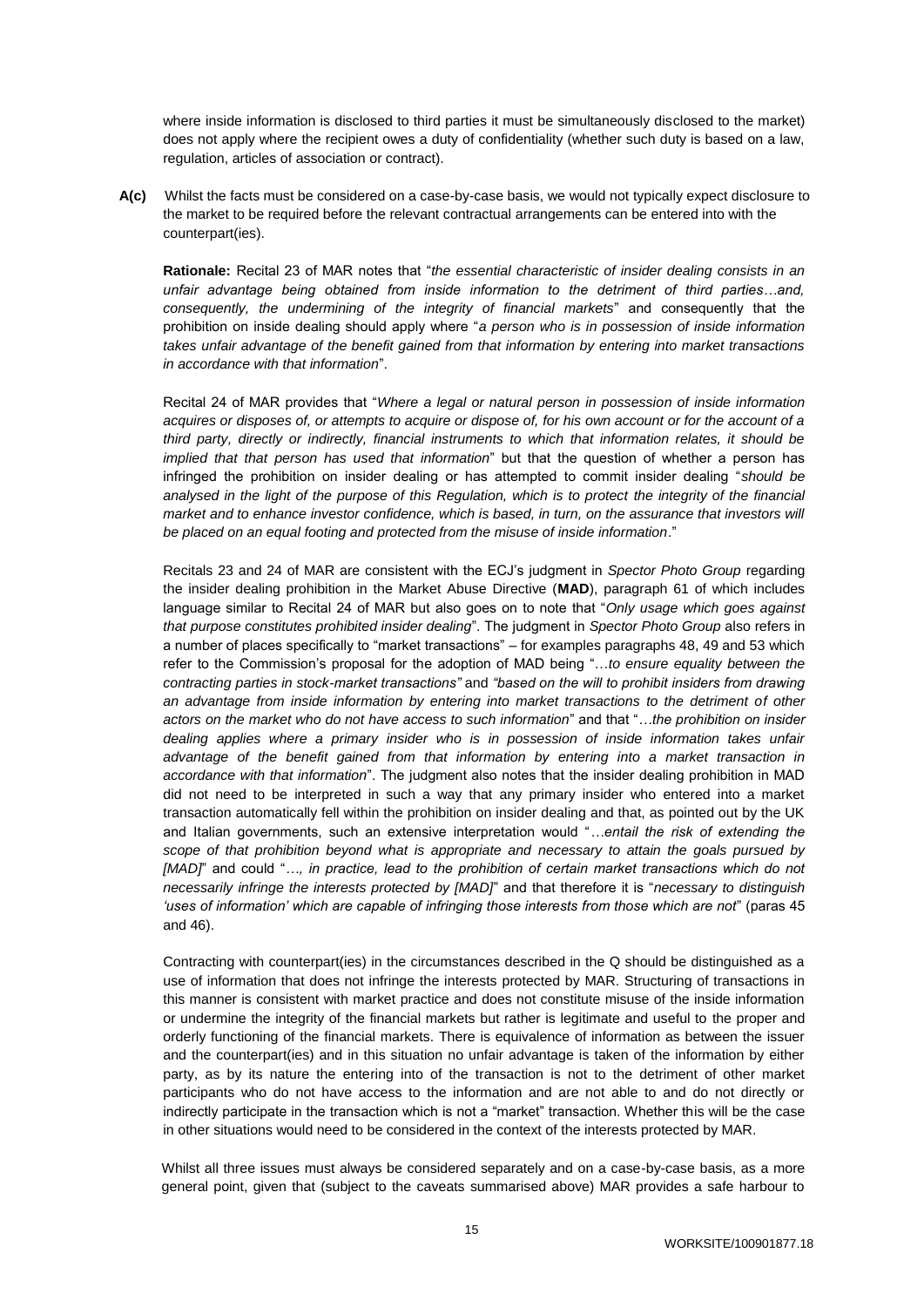allow disclosure of inside information to be delayed by issuers and also permits issuers to selectively disclose such information, it would be inconsistent to require issuers to announce the relevant information before they can contract with the counterpart(ies) simply because the transactions in question involve an issue of shares to the counterpart(ies). In this context, it should also be noted that Recital 32 to MAR states that market soundings are a "*highly valuable tool to…ensure deals run smoothly*" and Recital 33 refers to one of the purposes of market soundings as being "*to obtain a financial commitment to participate in the transaction*".

**30 October 2017**